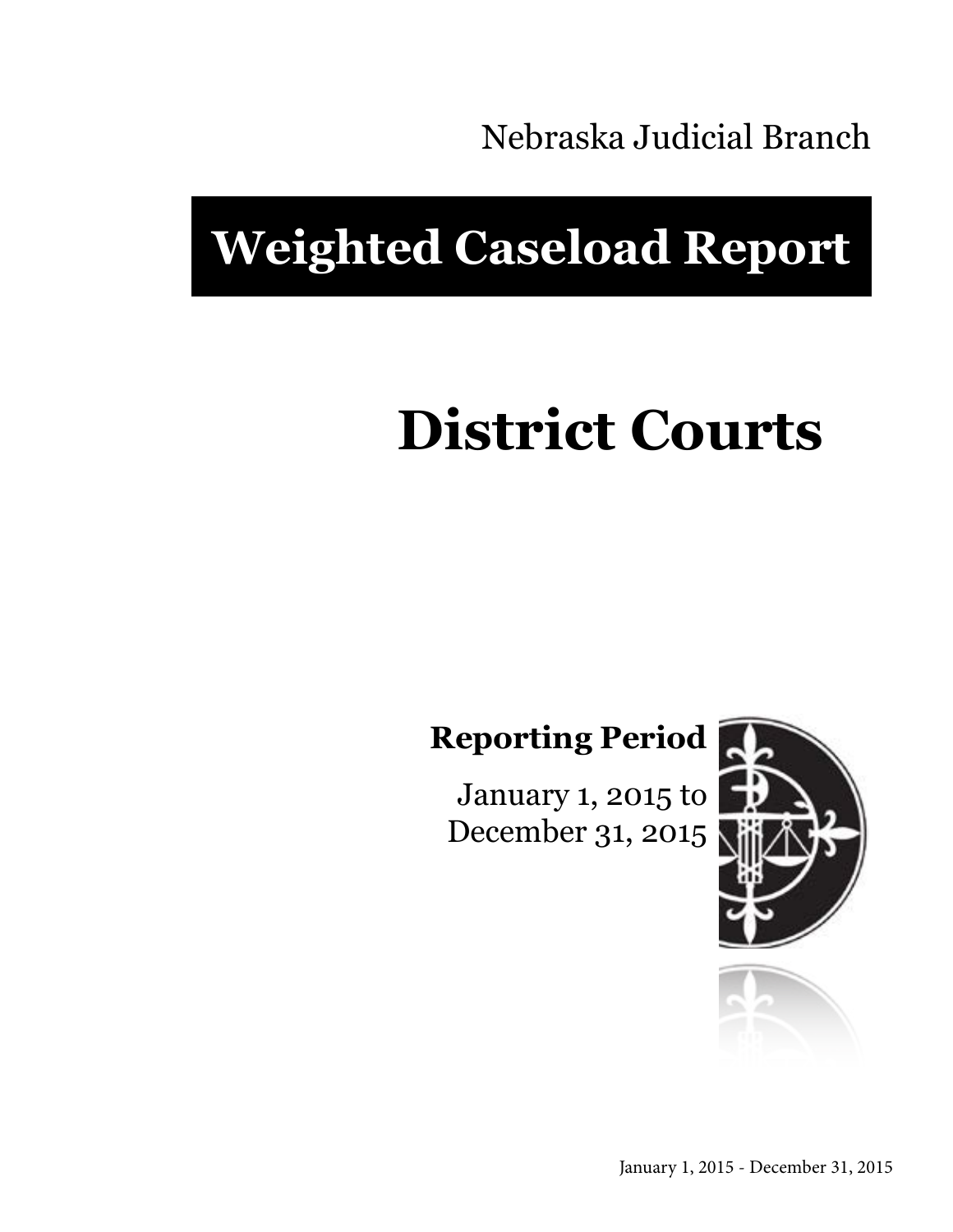## Nebraska District Courts Weighted Caseload Report

#### **January 1, 2015 — December 31, 2015**

This Weighted District Court Caseload Report contains caseload statistics for Nebraska's 93 District Courts, grouped into twelve Judicial Districts. The judiciary of Nebraska currently assesses the need for judicial positions using a disposition-based, weighted caseload method. Weighted caseload systems provide objective, standardized determinations of resource needs.

*No quantitative judgeship assessment method, including a weighted caseload system will determine the exact number of judges required within a judicial district. But quantitative methods, such as weighted caseload can approximate the need for judgeships and provide a point of reference or standard for comparing relative need among judicial districts. Other measures, both qualitative and quantitative, may be used in conjunction with the weighted caseload standard calculation to support the assessment of judicial need. In particular, should the standard calculation show the need for a fractional judge (less than the full-time equivalent), additional assessments as to the relative workload per judge within a district and travel per judge may be useful. Also, other useful measures may include analyses of budget constraints, population trends, and other factors that may differentially affect the need for judges across districts.*

**Mission of the Nebraska Administrative Office of the Courts:**

Under the direction of the Nebraska Supreme Court, the Administrative Office of the Courts' mission is to ensure the public has equal access to justice, using leadership, education, technology, and administrative services to implement consistent, efficient, and effective court practices.



**Corey R. Steel | Nebraska State Court Administrator Nebraska Supreme Court**

Rm. 1213 State Capitol | P.O. Box 98910 | Lincoln, NE 68509 T 402.471.3730 | F 402.471.2197 www.supremecourt.ne.gov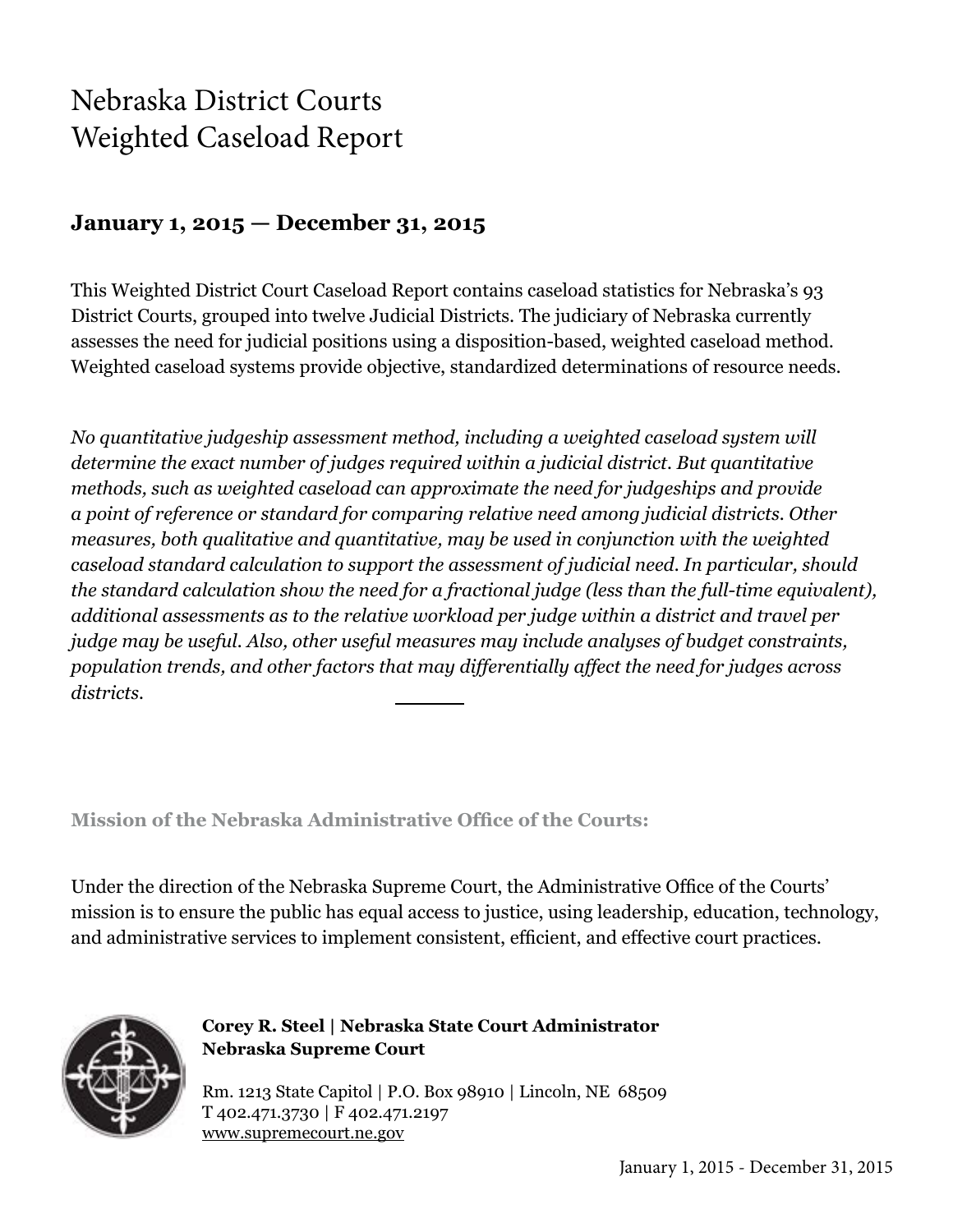## Nebraska District Court Judicial Needs

2015 (January 1, 2015 - December 31, 2015

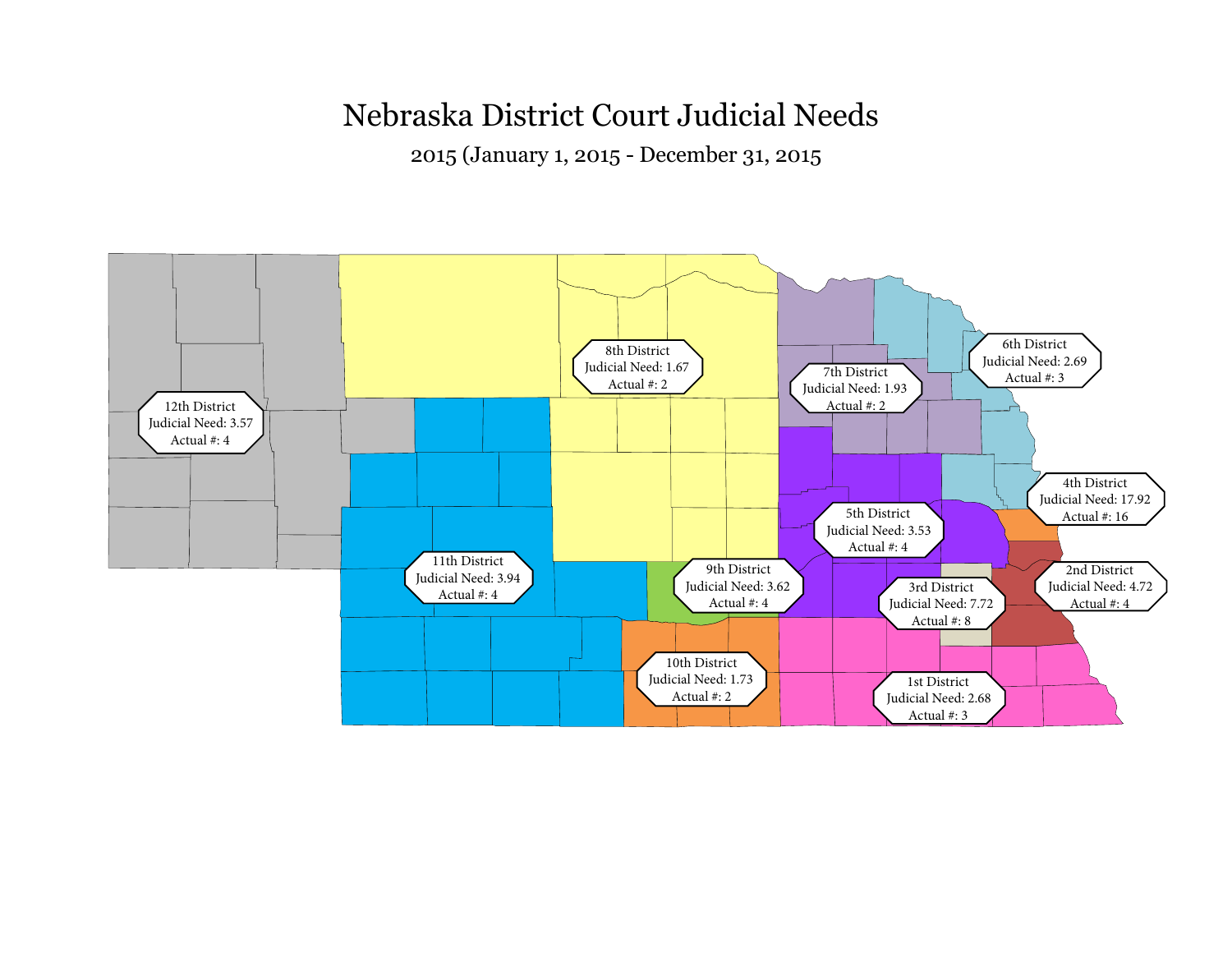## Weighted Caseload Report 1st Judicial District - District Court

District court need for judges: 2.68 Current number of judges: 3



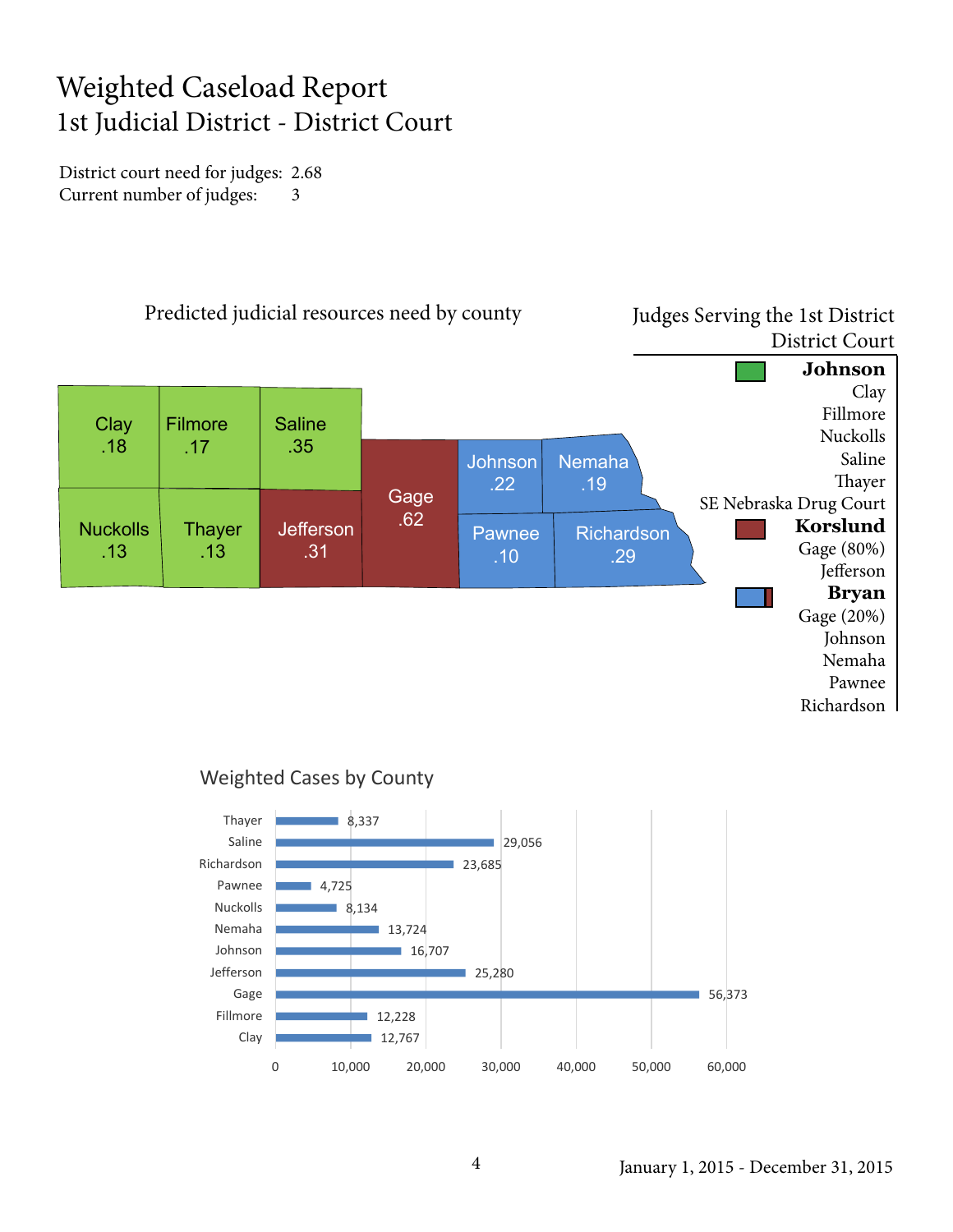#### Weighted Caseload Report 2nd Judicial District - District Court

District court need for judges: 4.72 Current number of judges: 4





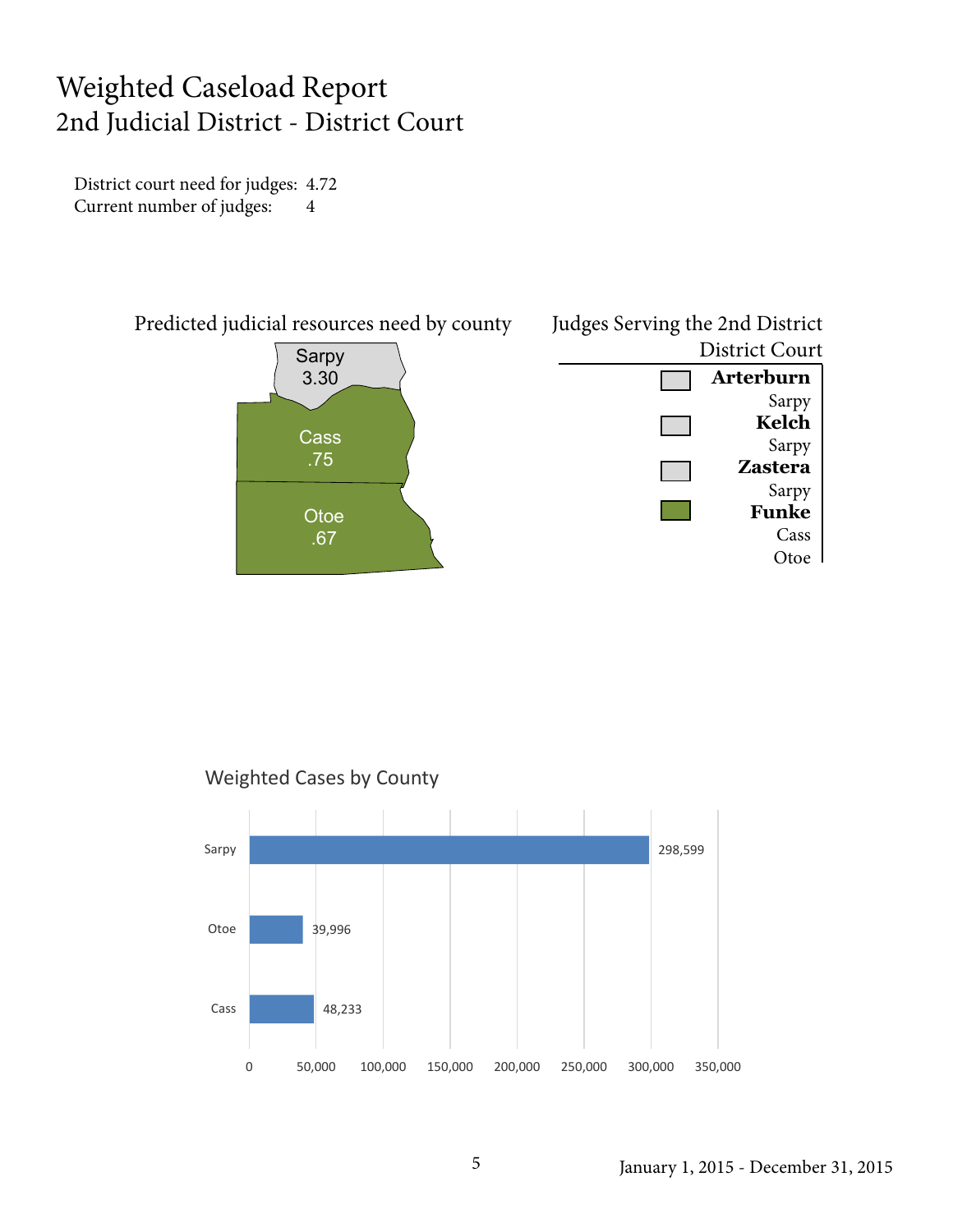#### Weighted Caseload Report 3rd Judicial District - District Court

District court need for judges: 7.72 Current number of judges: 8



| Judges Serving the 3rd District |
|---------------------------------|
| <b>District Court</b>           |
| Burns                           |

Colborn Ideus Jacobsen Maret Nelson **Otte** Strong

#### Weighted Cases by Case Type



January 1, 2015 - December 31, 2015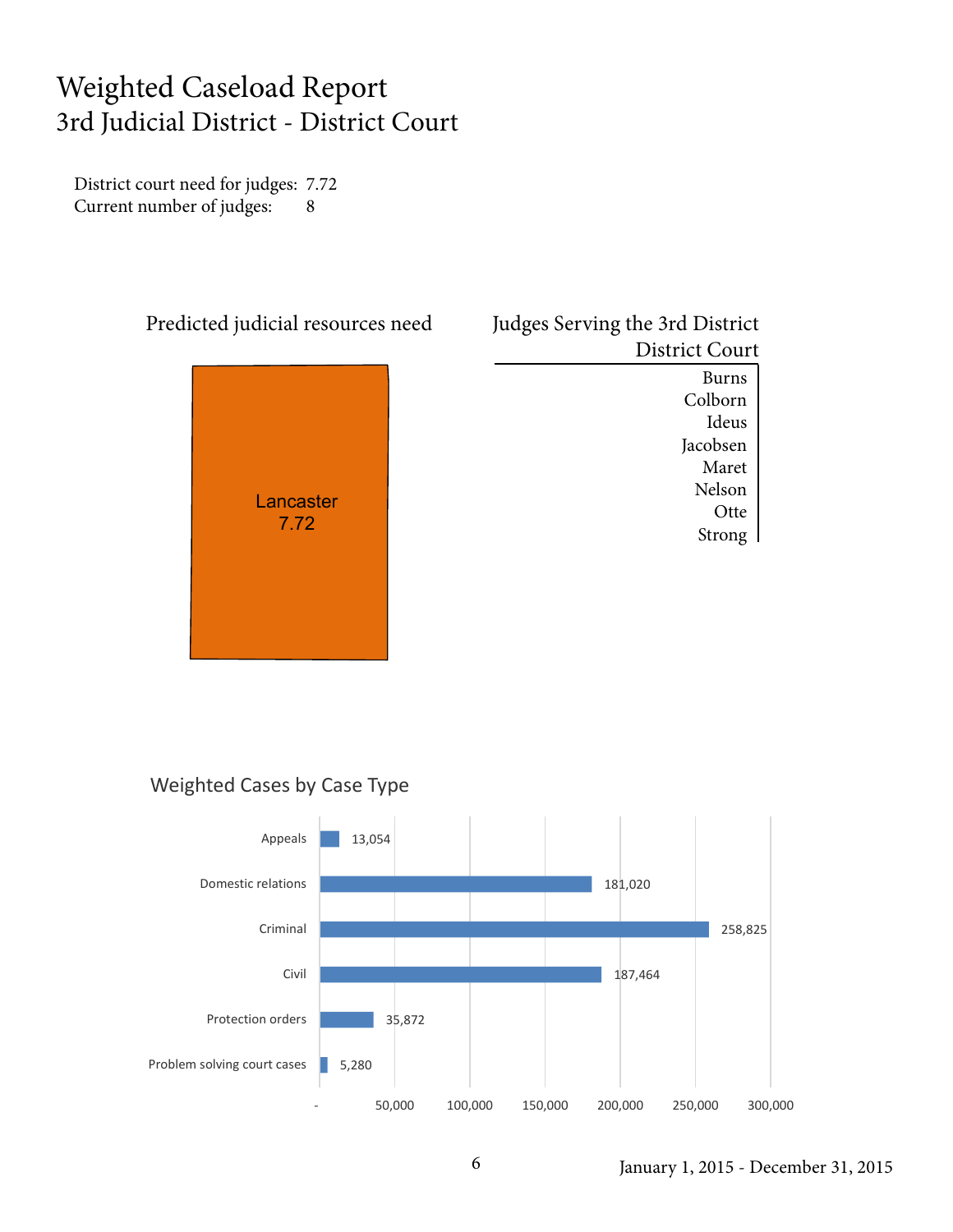#### Weighted Caseload Report 4th Judicial District - District Court

District court need for judges: 17.92 Current number of judges: 16



#### Judges Serving the 4th District District Court Ashford Bataillon

Bowie Burns **Coffey** Derr Dougherty Gleason Otepka Pankonin Polk Randall Retelsdorf Schatz Stratman Wheelock

#### Weighted Cases by Case Type

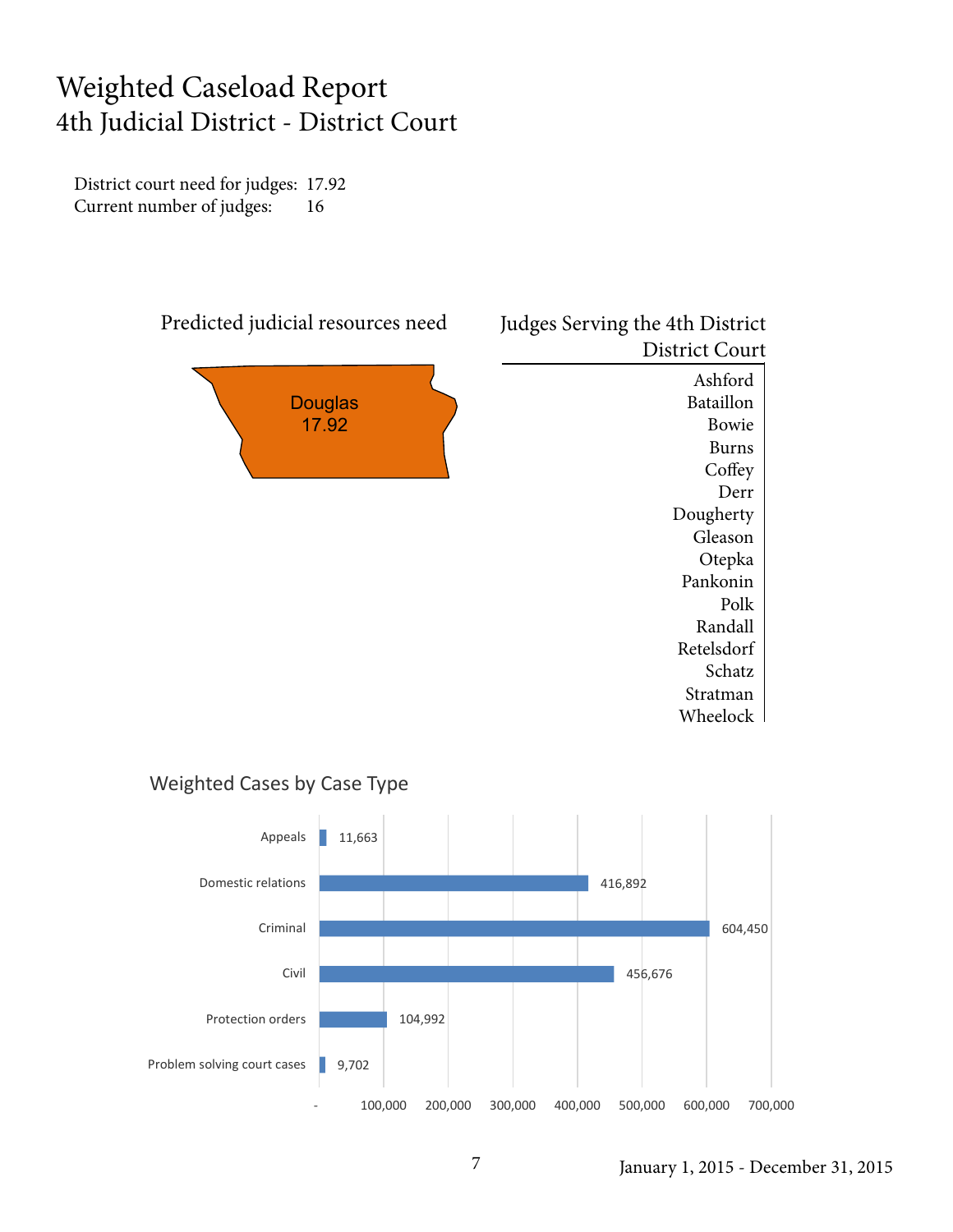## Weighted Caseload Report 5th Judicial District - District Court

District court need for judges: 3.53 Current number of judges: 4



![](_page_7_Figure_3.jpeg)

![](_page_7_Figure_4.jpeg)

Judges Serving the 5th District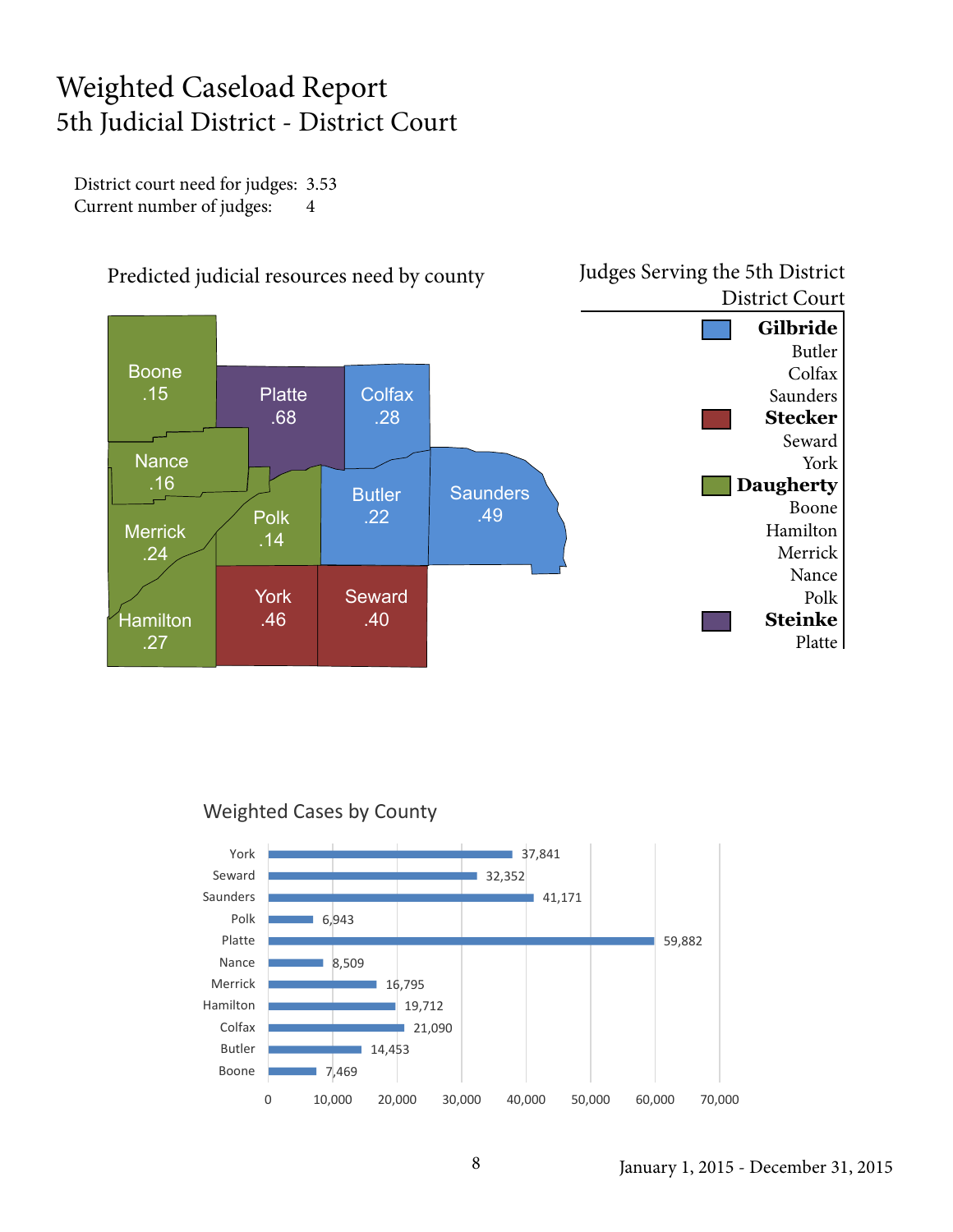#### Weighted Caseload Report 6th Judicial District - District Court

District court need for judges: 2.69 Current number of judges: 3

![](_page_8_Figure_2.jpeg)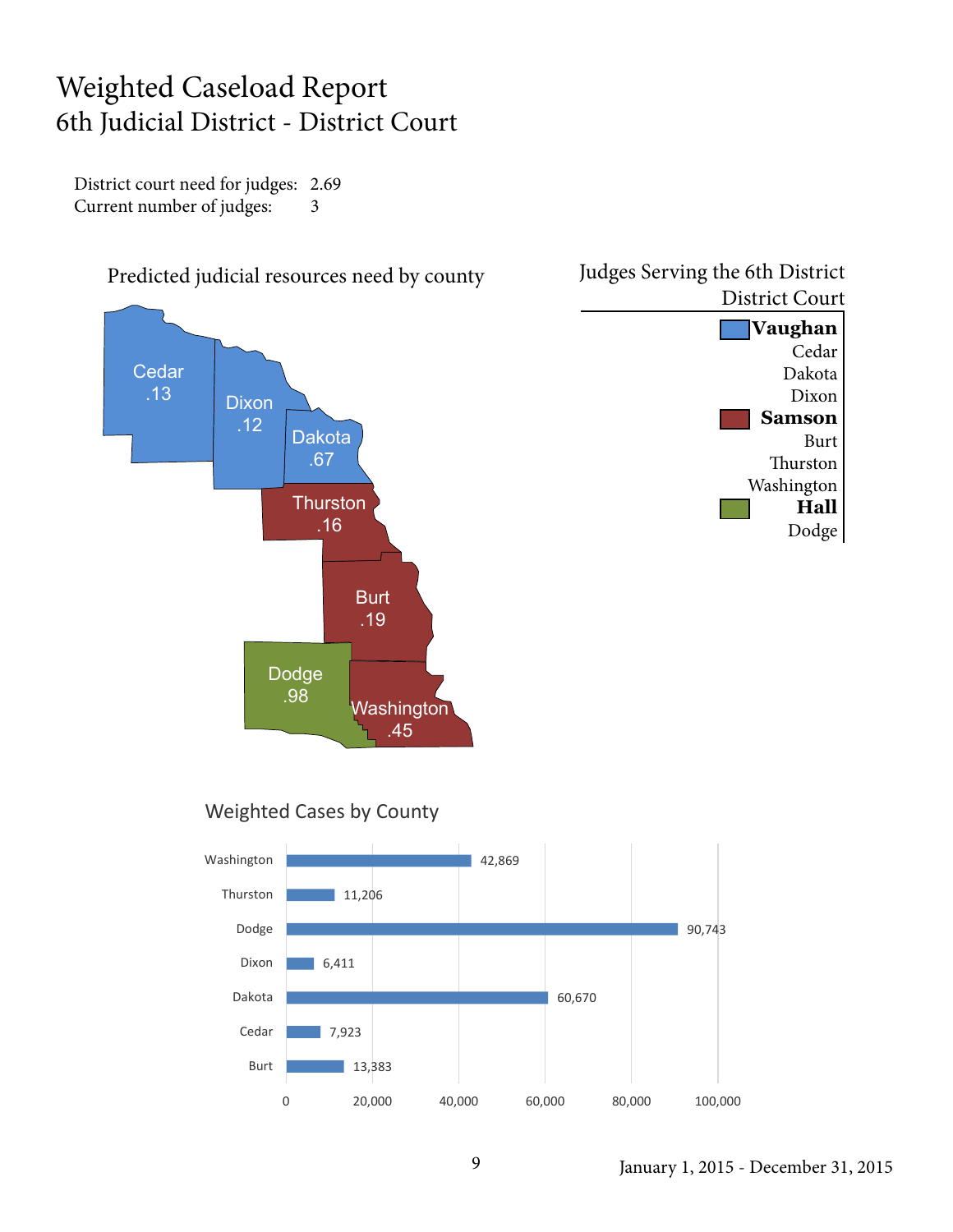## Weighted Caseload Report 7th Judicial District - District Court

District court need for judges: 1.93 Current number of judges: 2

![](_page_9_Figure_2.jpeg)

![](_page_9_Figure_3.jpeg)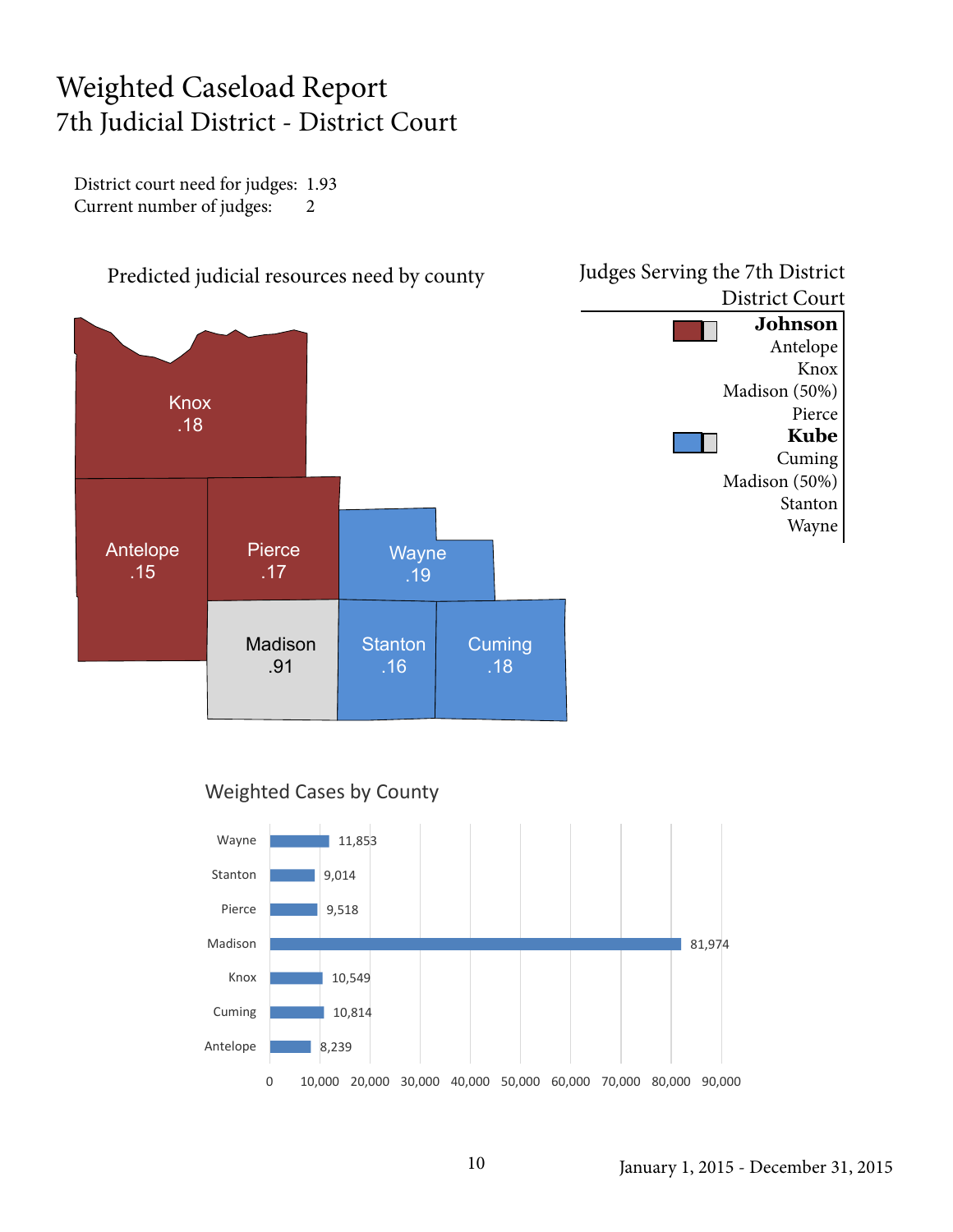### Weighted Caseload Report 8th Judicial District - District Court

District court need for judges: 1.67 Current number of judges: 2

#### Predicted judicial resources need by county Judges Serving the 8th District

## District Court

![](_page_10_Figure_4.jpeg)

![](_page_10_Figure_6.jpeg)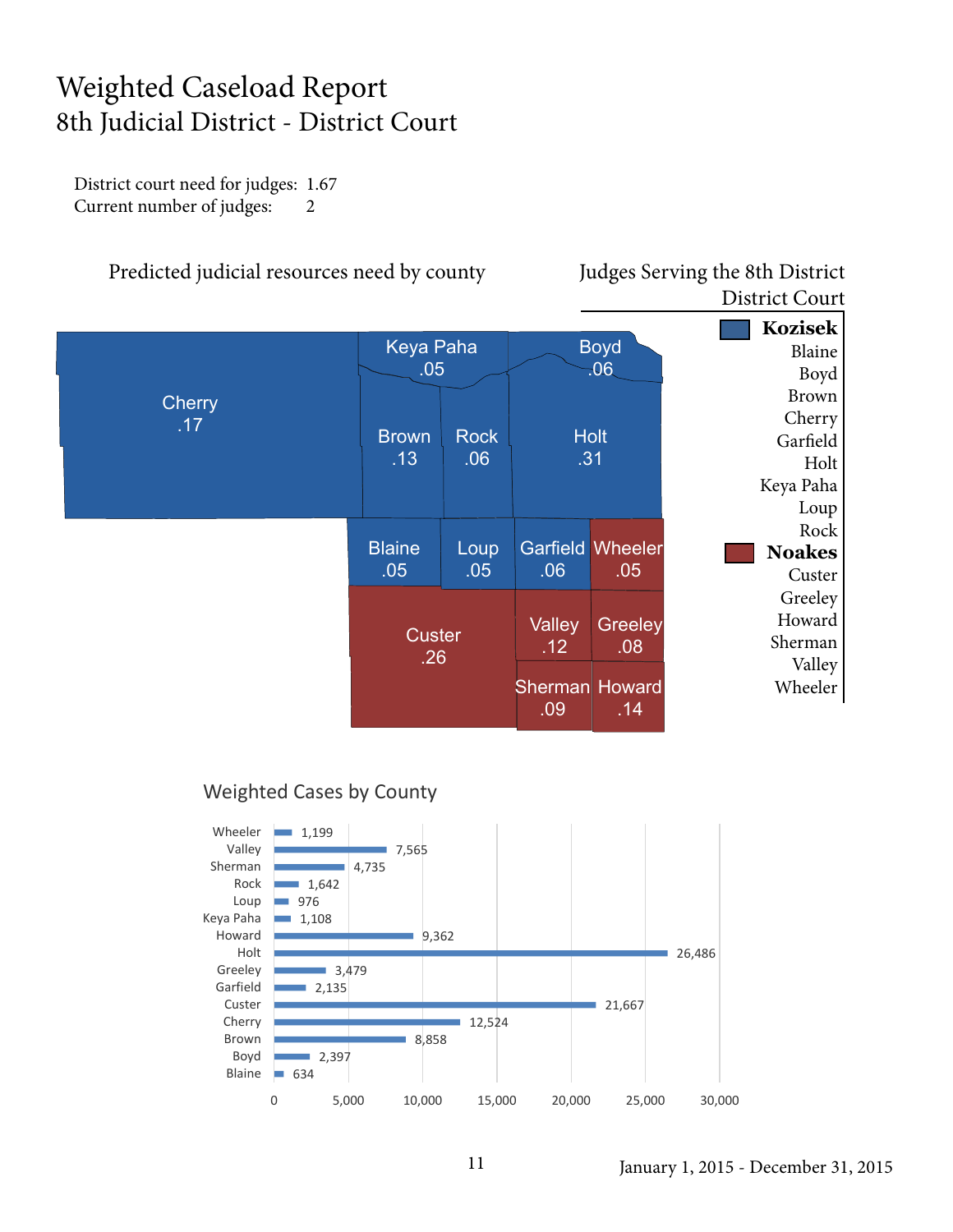## Weighted Caseload Report 9th Judicial District - District Court

District court need for judges: 3.62 Current number of judges: 4

![](_page_11_Figure_2.jpeg)

![](_page_11_Figure_3.jpeg)

![](_page_11_Figure_4.jpeg)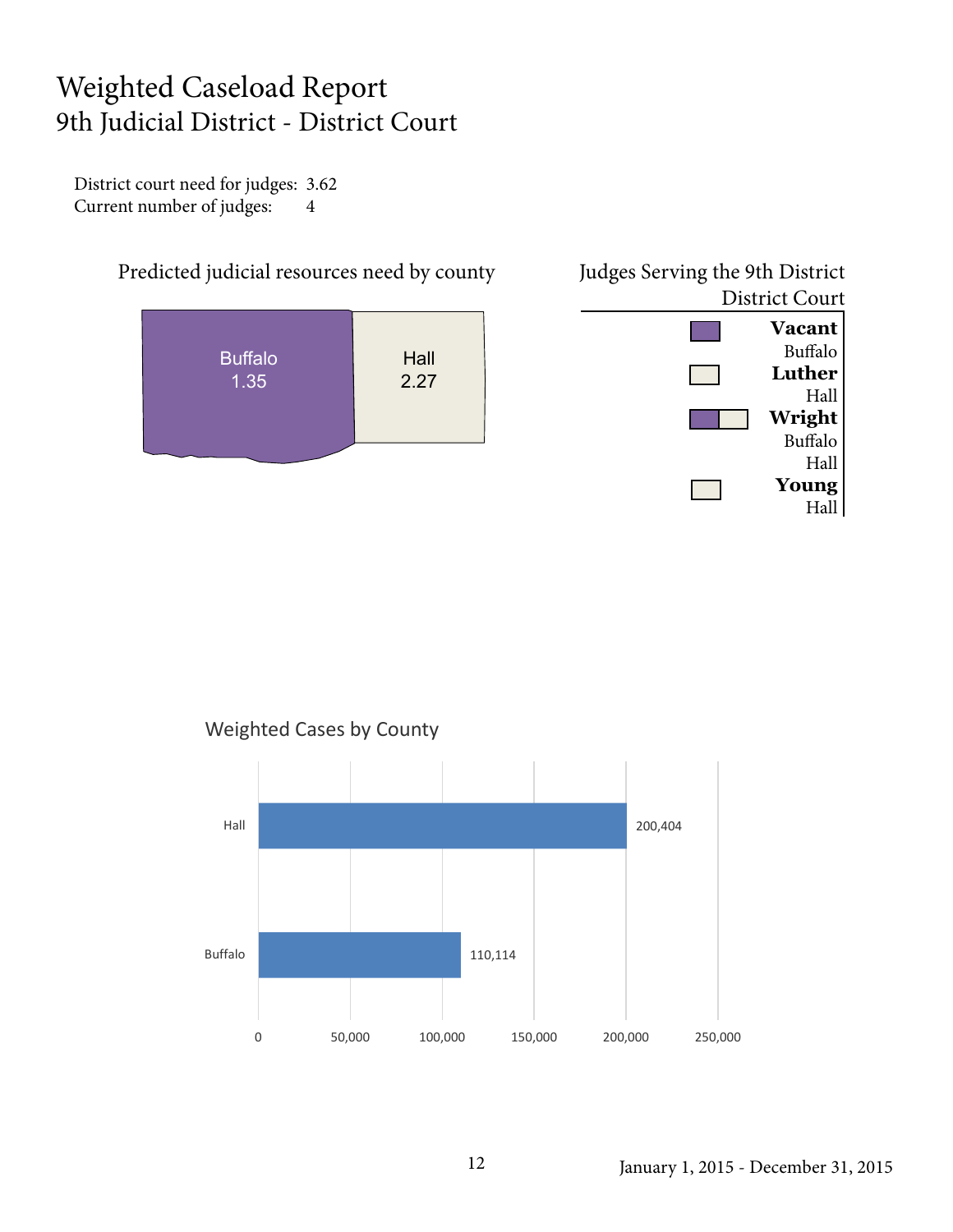## Weighted Caseload Report 10th Judicial District - District Court

District court need for judges: 1.73 Current number of judges: 2

Predicted judicial resources need by county Judges Serving the 10th District

## District Court

![](_page_12_Figure_4.jpeg)

![](_page_12_Figure_6.jpeg)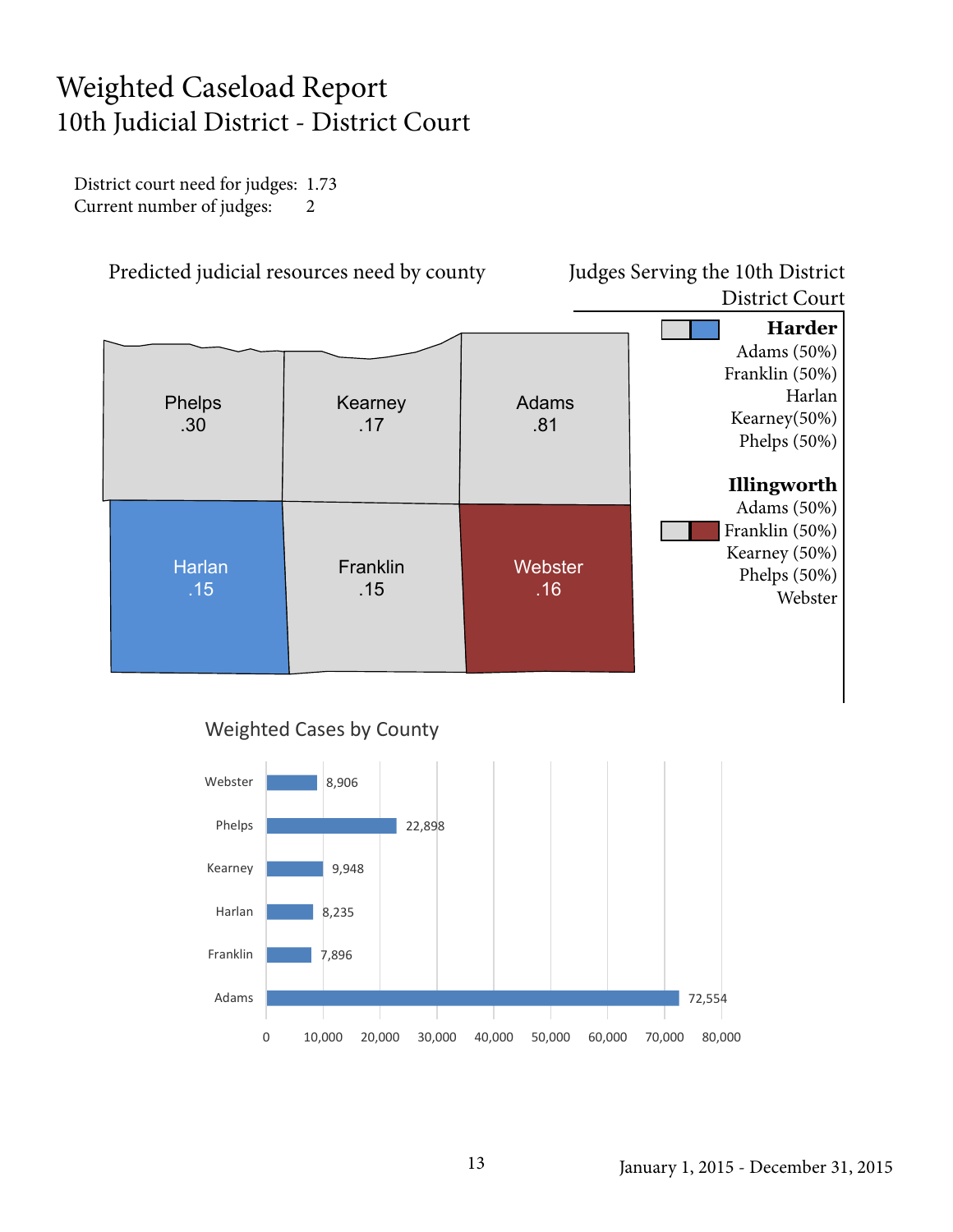## Weighted Caseload Report 11th Judicial District - District Court

District court need for judges: 3.94 Current number of judges: 4

![](_page_13_Figure_2.jpeg)

Predicted judicial resources need by county Judges Serving the 11th District